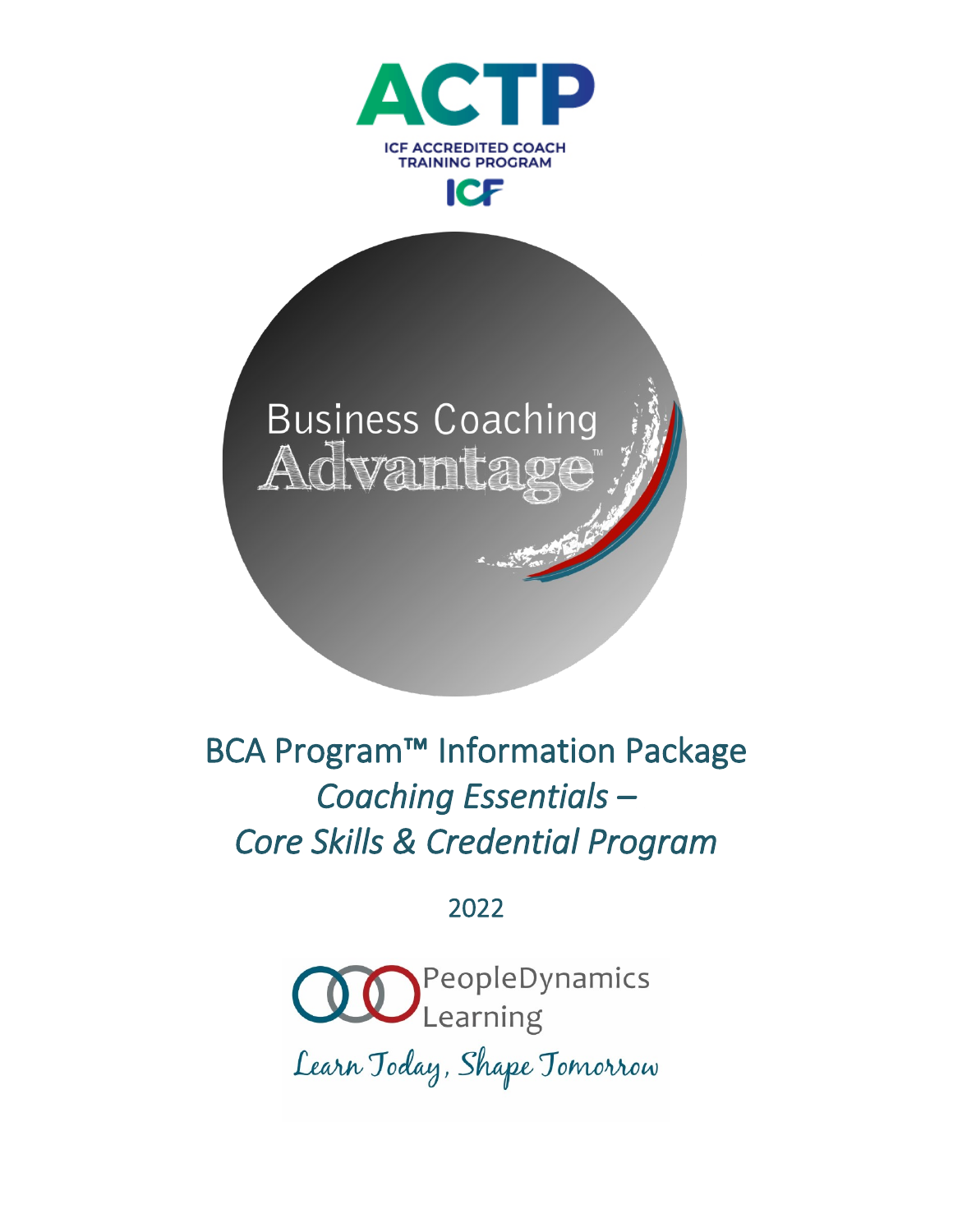# **CONTENTS**

- BCA Certification Program Overview p. 2
- About BCA Coaching Essentials Program Description: Who, Why, What p. 3
- BCA Coaching Essentials Program Overview p. 5 & 6
- Content and Structure of the Program Components p. 8
- Appendix A: Business Coaching Advantage™ Frequently Asked Questions p. 9
- Appendix B: Application Terms and Conditions p. 14
- Appendix C: Committing to Inclusion and Equity p. 17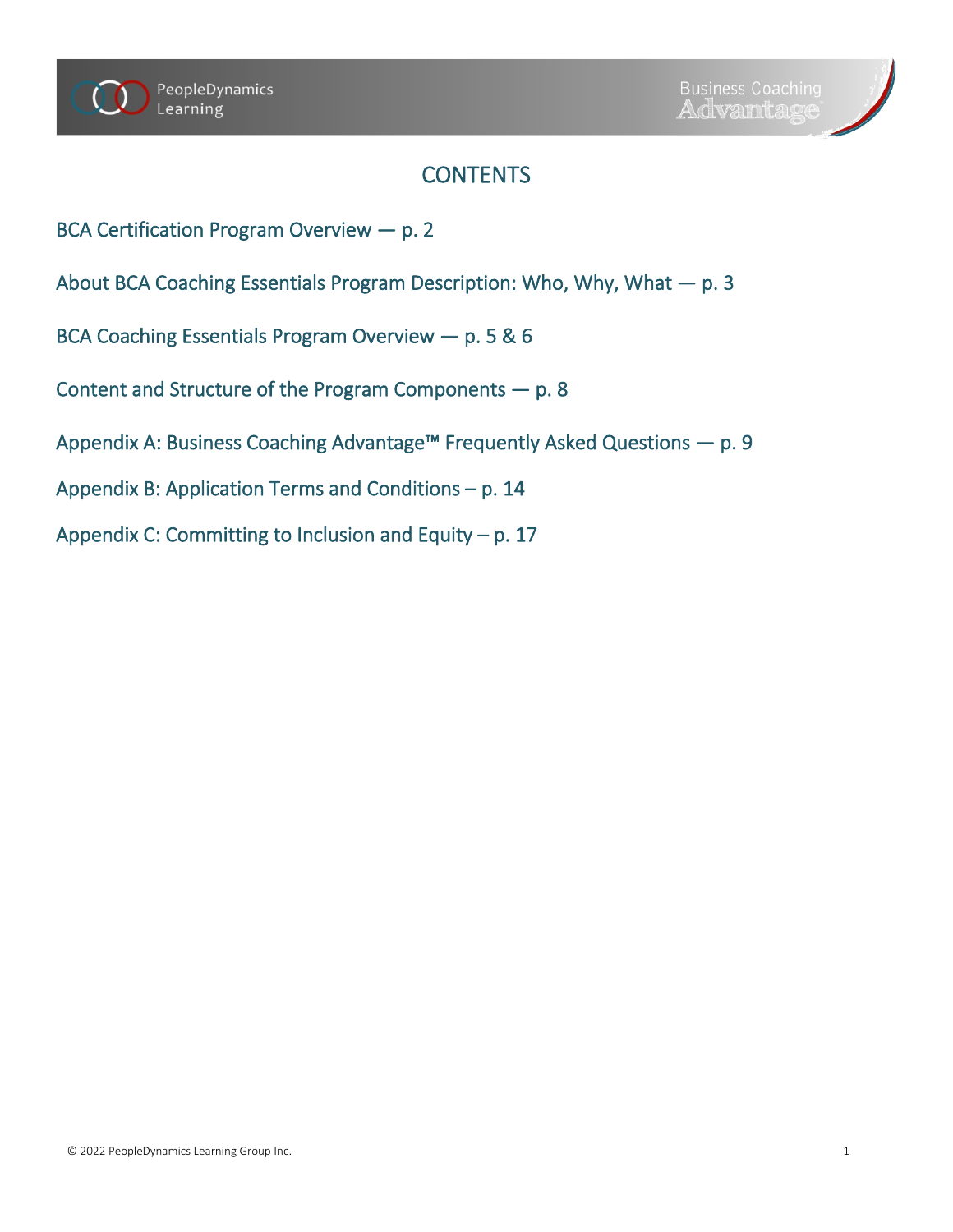

## BCA Certification Program Overview

### Program Overview

The Business Coaching Advantage Certification Program is an International Coach Federation (ICF) Accredited Coach Training Program (ACTP)<sup>1</sup>. The BCA Coaching Essentials Program is the first step in the full BCA Certification Program™ and consists of the following two parts - a Core Skills Program and a Credential Program. The visual below shows it in relationship to the advanced levels of the BCA Certification Program™. Completing BCA Coaching Essentials in full meets the training and evaluation requirements in order to apply for an ICF credential (once the required number of client coaching hours is met).



Intended audience: The program is intended for aspiring professional coaches and leaders that want to bring a coaching approach to their leadership.

Impact and outcomes: a personally and professionally transformative experience with focused learning that helps you gain confidence, capability and competence in your skills as a professional coach and/or coaching leader.

 $^1$  In line with 2022 ICF Accreditation changes, the BCA Certification Program is in the process of becoming accredited on a fast-tracked basis under the ICF's new Level 1 and Level 2 categories.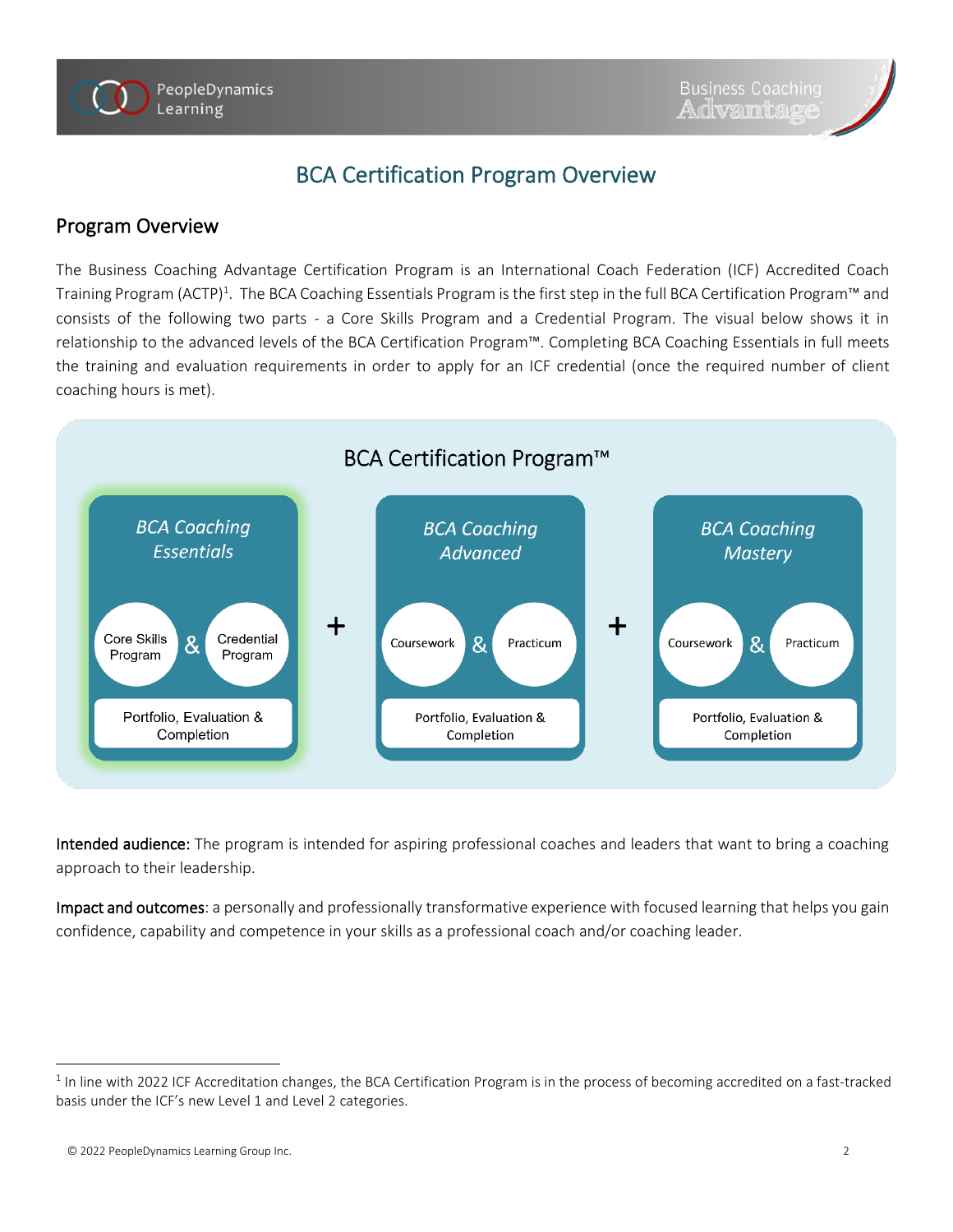

# About BCA Coaching Essentials

#### Core Skills Program (Coursework & Practicum Labs)

The *overall learning intentions* for Coaching Essentials are to:

- examine the nature of business coaching, its context, and some shifts that are driving the need for good business coaches
- › introduce the Business Coaching Advantage™ framework and explore five core elements business coaches need to gain expertise in to be effective:
	- o coaching conversation process and skills
	- o the outer world context
	- o the inner world context
	- o change and learning and
	- o the self (of the coach and the leader being coached)
- › provide a solid foundation of the knowledge, mindsets and skills required for effective business coaching
- explore a set of models, tools and practices that guide good business coaching
- › provide instruction and practice in the core coaching skills
- explore perspectives on how a business coach can blend business/technical expertise with coaching expertise

Coaching Essentials is organized into six coursework and three practicum lab modules, each with its own learning intentions as outlined below.

#### Module 1: Coaching in Context

- 1. become familiar with definition of business coaching and distinctions between business coaching and other related services
- 2. develop a solid understanding of key concepts and models that help define what coaching is and that provide some context for business coaching,
- 3. challenge participants to position themselves and their current coaching practice in this context

#### Module 2: Coaching Happens in Conversation

- 1. explore a definition of conversation that positions conversation as a "meeting of minds"
- 2. become familiar with a model for structuring an effective coaching conversation
- 3. explore the importance of connection and relationship in coaching
- 4. understand the key principles of listening as a coach

#### Module 3: Coaching is About Change

- 1. appreciate better the multiplicity of perspectives on change and learning that are relevant to coaching
- 2. raise awareness of their own experience with change and learning, and how that might impact their coaching work
- 3. explore a few core change models that can guide their coaching work
- 4. identify the specialized flow skills required to facilitate movement, learning and change for clients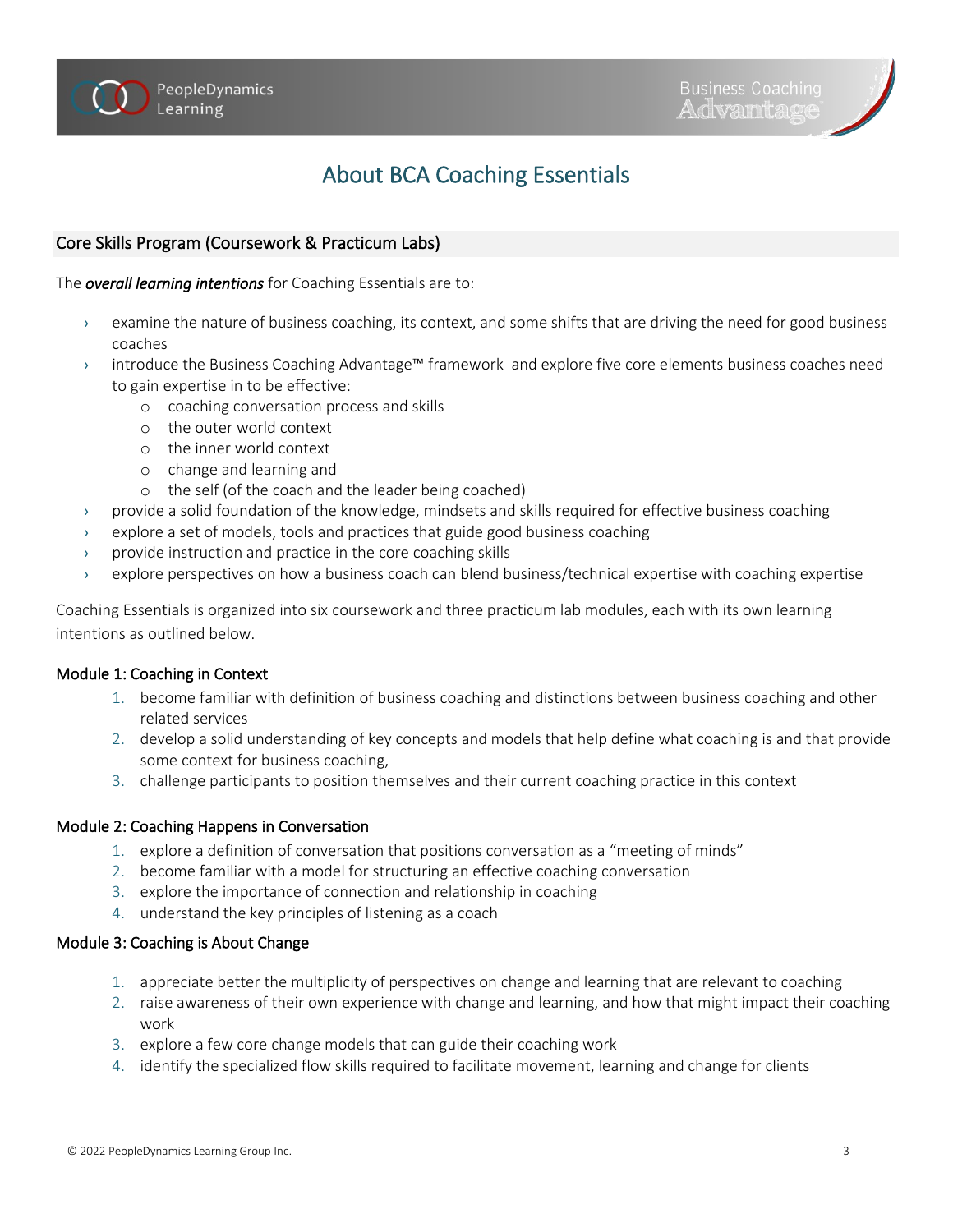#### Module 4: Coaching Happens at the Intersection of Inner World and Outer World

- 1. explore the idea that business coaching happens at the intersection of outer and inner worlds
- 2. develop a deeper understanding of key qualities of attention that are relevant to clients as well as to their coaching interactions
- 3. gain a deeper understanding of why questioning is a key coaching skill, based on the link between questions and attention
- 4. learn principles of asking good coaching questions

#### Module 5: Coaching and the Complexity of the Outer World

- 1. develop a more nuanced view of the different aspects of the outer world that comes into play when coaching
- 2. gain a perspective on how their business and leadership and technical expertise fits with their coaching expertise
- 3. understand the extent to which our inner worlds are context-sensitive and some of the implications of this sensitivity
- 4. learn key principles of how to use the say skill effectively in coaching

#### Module 6: Integrating Self into Coaching

- 1. explore the role of the coach's self as a factor in the coaching process
- 2. examine the roles of presence and mindset in the quality of one's connection and conversations.
- 3. explore some structures and tactics to support bringing one's best self to coaching, leading, working, etc.
- 4. take stock of learning in the program so far using the Coaching Advantage Framework as the organizing structure.

Practicum Lab 1: Listening Skills (deep dive and coaching practice with feedback)

Practicum Lab 2: Asking Skills (deep dive and coaching practice with feedback)

Practicum Lab 3: Saying Skills (deep dive and coaching practice with feedback)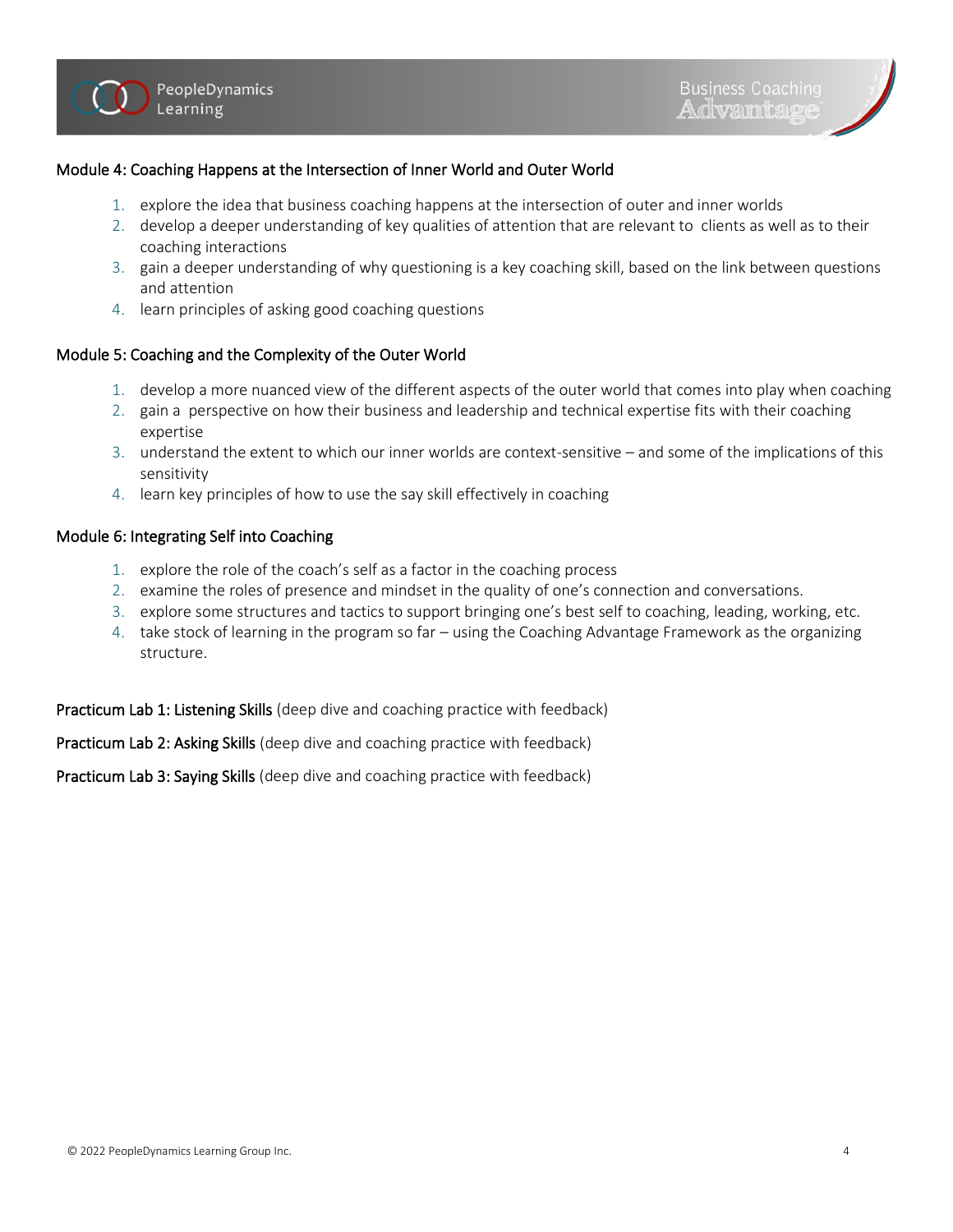#### Credential Program (9 Practicum Labs, Assignments & Coaching Evaluation)

Participants may choose to continue on and complete their pathway towards meeting the training and evaluation requirements in order to apply for an ICF credential (once the required number of client coaching hours is met).

There are nine Practicum Labs in the Credential Program. The following topics are covered, and each module includes coaching practice with feedback (oral and written).

#### Practicum Labs to Support Skills Development

- › Intentions & Overview of Level 1 Pathway (practicing ethically & professionally)
- › Coaching Over Time
- › Mindset Matters
- › Person, Partnering & Possibility
- Listen with Attention
- › Evoking Awareness (inside/out)
- › Coaching Presence
- › Cultivating Learning
- › Integration

In addition to the Practicum Labs to support skills development, the Credential Program includes:

#### Coaching Practice (Self-paced, with structured guidance)

- 1. Apply learning from the program by coaching several clients in their own business context total of 30 hours.
- 2. Learn from own experience of coaching clients through focused and guided self reflection and from client feedback
- 3. Learn from completing a Case Study Assignment, requiring integrative reflection on the experience.

#### Mentoring (Self-paced)

Individualized mentoring and supervision with an experienced business coach to:

- 1. Explore personal issues that may impact their learning/coaching effectiveness
- 2. Share client cases
- 3. Bring ethical issues
- 4. Gain insights about coaching by being coached
- 5. Receive oral and written feedback on coaching sessions (with a client or colleague)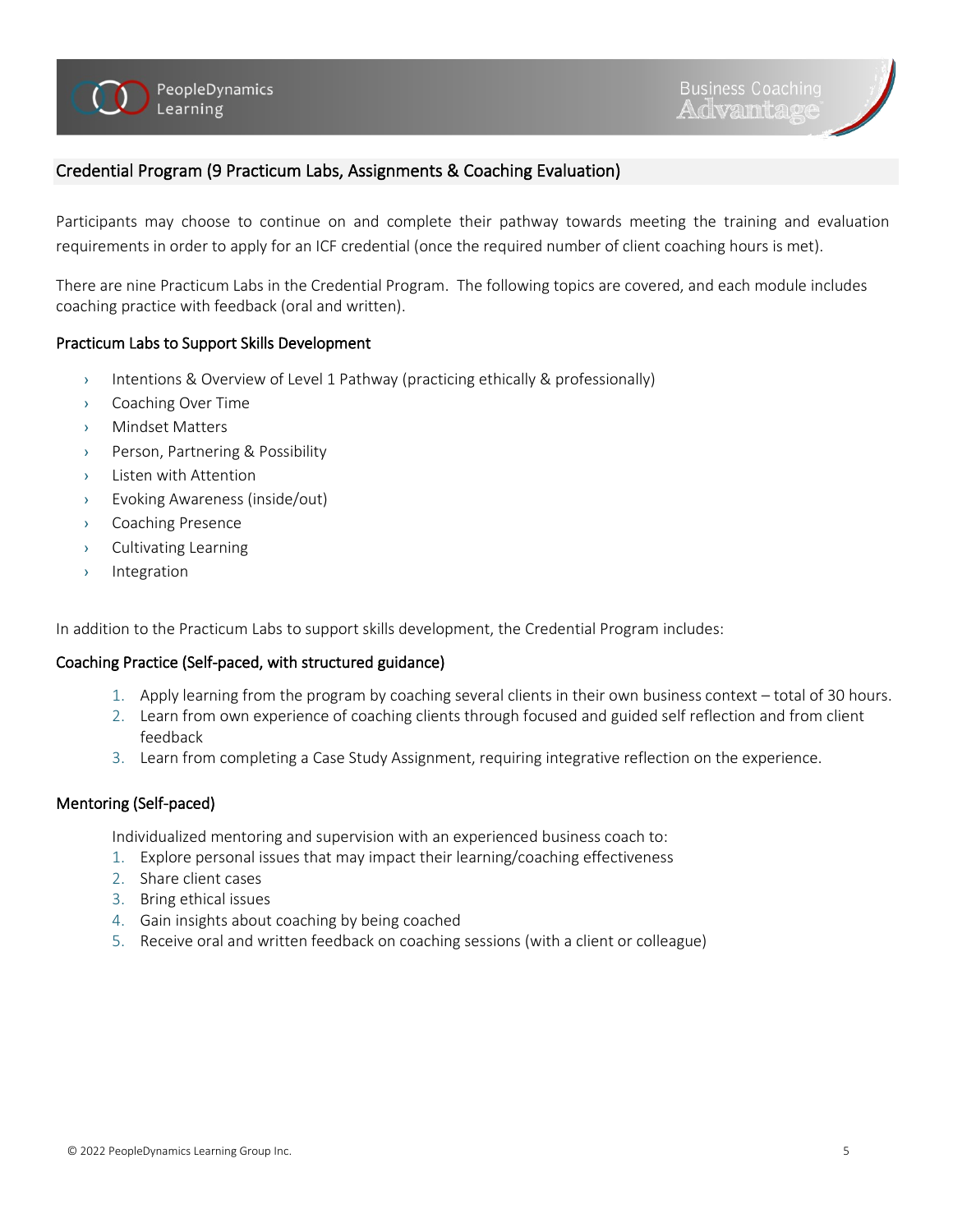#### Portfolio, Evaluation & Completion

#### *Learning Portfolio*

Learning Portfolio consist of four elements: the three assignments completed during Practicum (Ethics Assignment, Personal Learning Plan, and Coaching Case Study), plus an Integrative Learning Reflection that covers the entire program experience. A program faculty member will review this Learning Portfolio, to assess whether the participant has reached the standard for graduation from the program.

#### *Coaching Evaluation*

Participants will submit a recording, reflection and transcription of a coaching session for evaluation. Successful completion and submission of the Learning Portfolio, along with a passing score on the Evaluation, will meet the training and evaluation requirements in order to apply for an ICF credential (once the required number of client coaching hours is met).

#### *Completion*

A conversation with faculty to confirm your completion of all the required program components.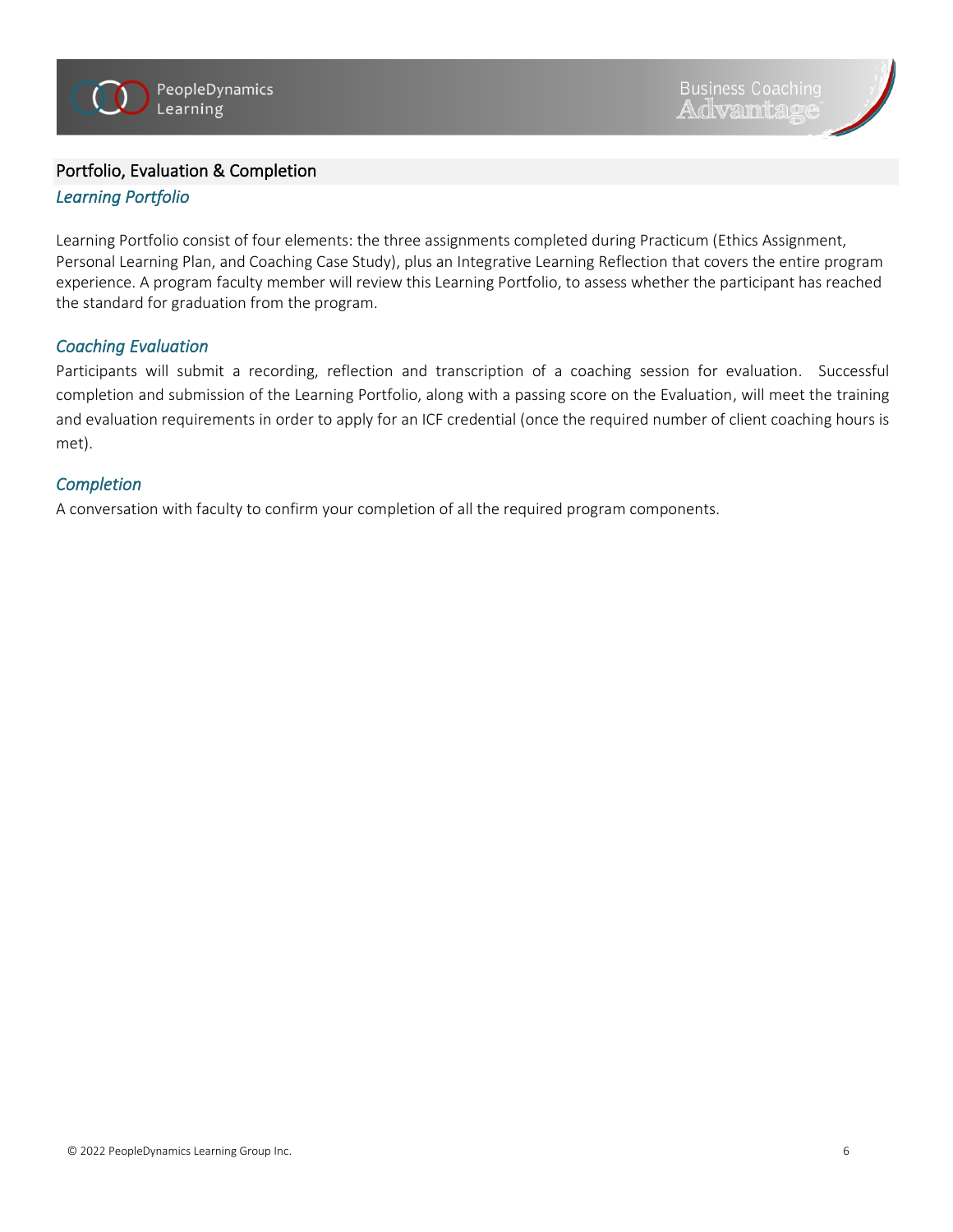

## BCA Coaching Essentials Program Overview

|                | Core Skills Program        |                           |                     |        |
|----------------|----------------------------|---------------------------|---------------------|--------|
|                | <b>VIRTUAL</b>             |                           |                     |        |
| Week Intensive | <b>Skills Development</b>  | <b>Coaching Practice</b>  | Mentoring           | መ<br>홋 |
|                | 6 half-days of             | 3 Skills Practice Labs (2 | 2 one-on-one        |        |
|                | <b>Coursework Sessions</b> | hours each)               | mentoring sessions  | mte    |
|                | (interactive)              |                           | with an experienced | nsiv   |
| ഗ              |                            |                           | business coach and  | ത്     |
|                |                            |                           | mentor              |        |

|                                                    | <b>Credential Program</b>                                                                                                               |                                                                     |                                                                                           |  |  |
|----------------------------------------------------|-----------------------------------------------------------------------------------------------------------------------------------------|---------------------------------------------------------------------|-------------------------------------------------------------------------------------------|--|--|
| labs and<br>activities<br>Structured<br>Self-paced | <b>VIRTUAL</b>                                                                                                                          |                                                                     |                                                                                           |  |  |
|                                                    | <b>Skills Development</b>                                                                                                               | <b>Coaching Practice</b>                                            | Mentoring                                                                                 |  |  |
|                                                    | 9 Skills and Practice<br>Labs (2 hours each)<br>Personal Learning Plan<br><b>Ethics Assignment</b><br>Practice Management<br>Self-Study | Coaching Practice (30<br>$\lambda$<br>hours)<br>Coaching Case Study | 2 one-on-one<br>mentoring sessions<br>with an experienced<br>business coach and<br>mentor |  |  |
|                                                    | Integrative Learning Reflection                                                                                                         |                                                                     |                                                                                           |  |  |

# Learning Portfolio

Prepare and submit Learning Portfolio for Assessment (Personal Learning Plan + Ethics Assignment

+ Coaching Case Study +Integrative Learning Reflection)

## EVALUATION PROCESS

Completion Conversation

Self-paced

Self-paced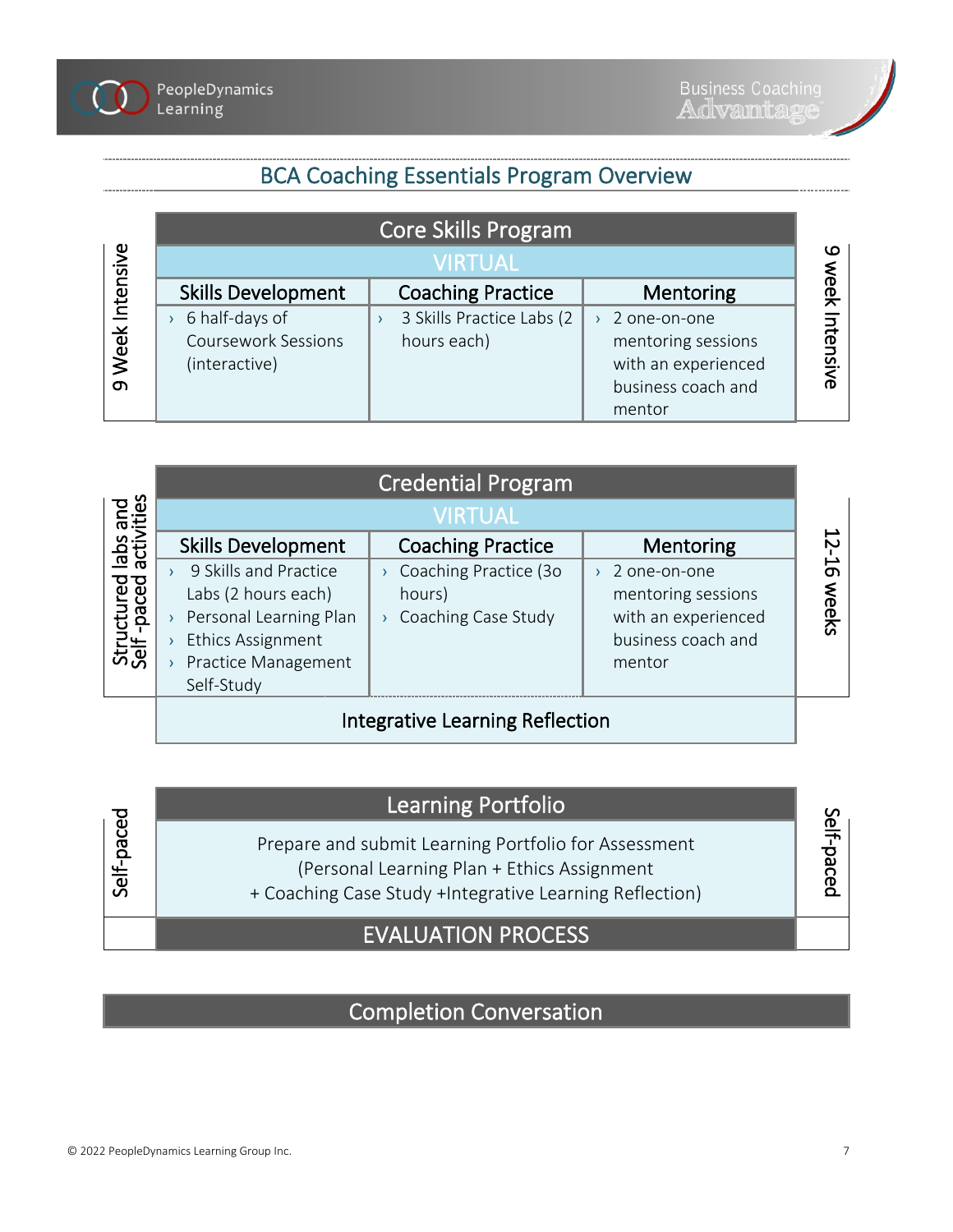

*"This program has inspired self reflection allowing me to gain greater insights into my leadership and coaching practices. Melinda and Dorothy have a way of making the concepts, tools and models resonate. Because they feel relevant, I have found it easy to translate the learning into action. I have made positive shifts in the way I lead and coach as a result of this program."*

SANDRA RAMELLI, ACPC, DIRECTOR OF ORGANIZATIONAL DEVELOPMENT, HAMILTON HEALTH SCIENCES

*The program is a deep dive into business coaching and gives you access to coaching from a perspective you have not seen before. It is well rounded and allows you to take your own journey at the pace that works for you."* GORDON KLEINFELDT, AVP CLIENT RELATIONS, MACKENZIE INVESTMENTS

*"I was given a framework within which to organize all of the learning I've been doing around coaching, a community within which to broaden my understanding of coaching through discussion and reflection, and an environment in which to practice coaching with feedback and evaluation built in. Awesome."*

JANICE HENDRICK, SENIOR ORGANIZATIONAL DEVELOPMENT CONSULTANT, ENGAGEMENT AND COMMUNITY PARTNERSHIPS, BRANT COMMUNITY HEALTHCARE SYSTEM AND REGISTERED CORPORATE COACH™

*"If you're interested in taking a program that will make you feel good, be a better leader in all aspects of your work and life, this is it. This is the kind of learning that can change you as a person and make your life and your contribution to it better if you open up to it and do the work."*

DEB SCHUBERT, VP PEOPLE AND ORGANIZATIONAL EFFECTIVENESS, ST. JOSEPH'S HEALTH CARE, HAMILTON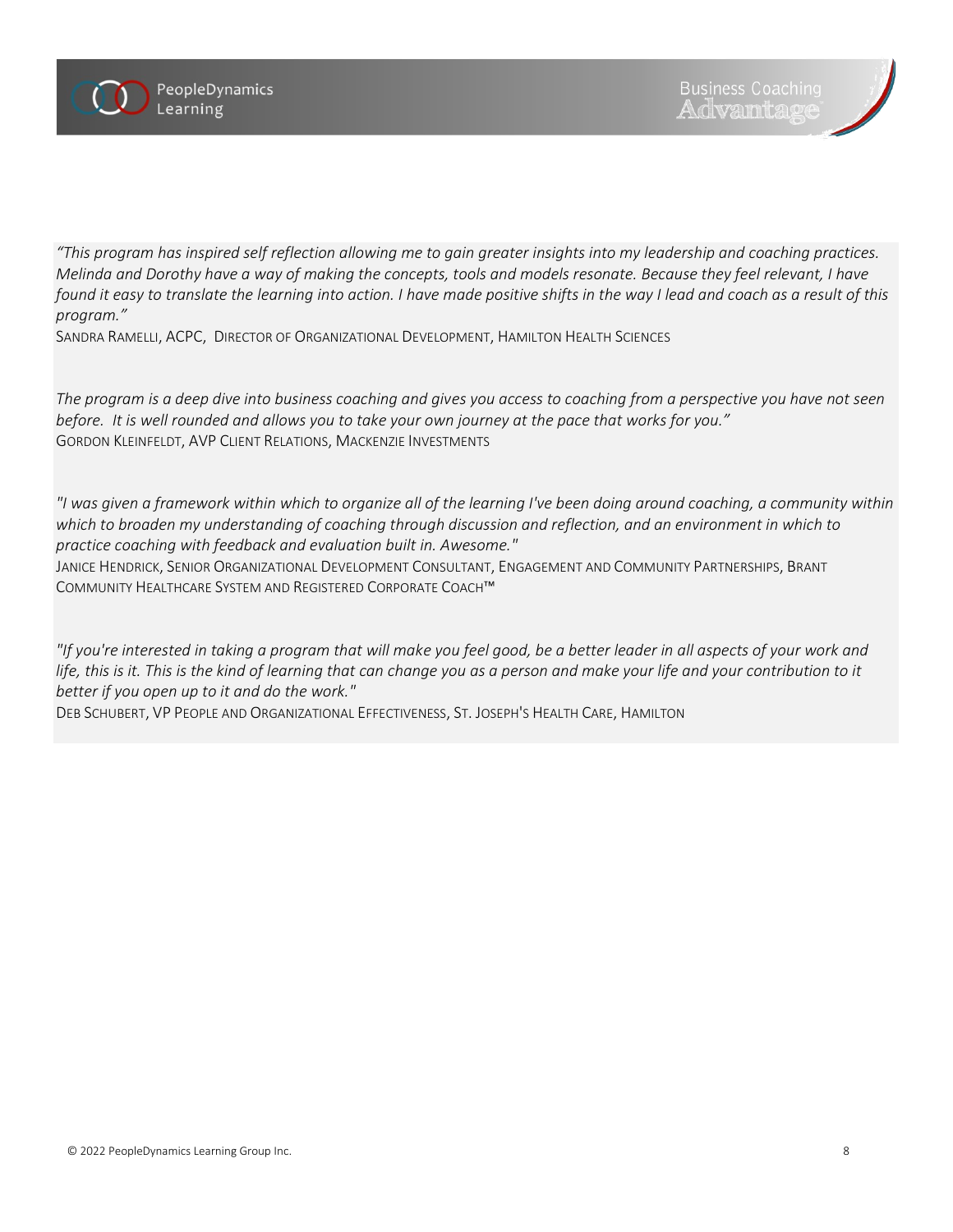### Appendix A

## Business Coaching Advantage Essentials – Core Skills Program & Credential Program Frequently Asked Questions

#### Who is best suited to attend this program?

Business professionals who want to increase their effectiveness, capacity and credibility in their coaching role, including

- › coaches (internal or external) who coach people in a business context
- › human resources business partners, organizational development consultants and learning specialists who want to get better at using a coach approach when supporting managers and leaders
- $\rightarrow$  specialized consultants who want to integrate coaching support to clients into their services
- $\rightarrow$  leaders with a significant focus on coaching and developing others

#### What are the program pre-requisites?

In order to register for the program you need to have a minimum of 7 years experience in a business/organizational setting.

#### What do you mean by 7 years of business/organizational experience?

We mean that you need to have familiarity with the business/organizational context as either an employee, contractor or supplier to small, medium or large organizations - private sector, public sector or not for profit.

#### Why do I need 7 years of organizational experience?

This is a business coaching program for people who have good basic knowledge of the organizational/business context in which they want to provide coaching. It is not a program that teaches you about business basics. It assumes some knowledge and experience that you can best gain by being exposed over time to an organizational context. Building on this basis, the program helps you develop a deeper understanding of how coaching fits into that context, and helps you develop the competencies required for effective coaching.

#### How much coaching or coach training experience do I need to have to register for this program?

If you have had some experience with coaching (through reading, experiencing it as a coachee/client, doing it informally at work, or formally as part of your role, or taking a short course), you will be able to complete some of the program elements faster. We do expect you to come into the program having gained at least a basic understanding of:

- $\rightarrow$  what coaching is (at least through having done some reading),
- $\rightarrow$  the context in which you plan to apply coaching skills
- $\rightarrow$  the profile of the typical client you plan to support through coaching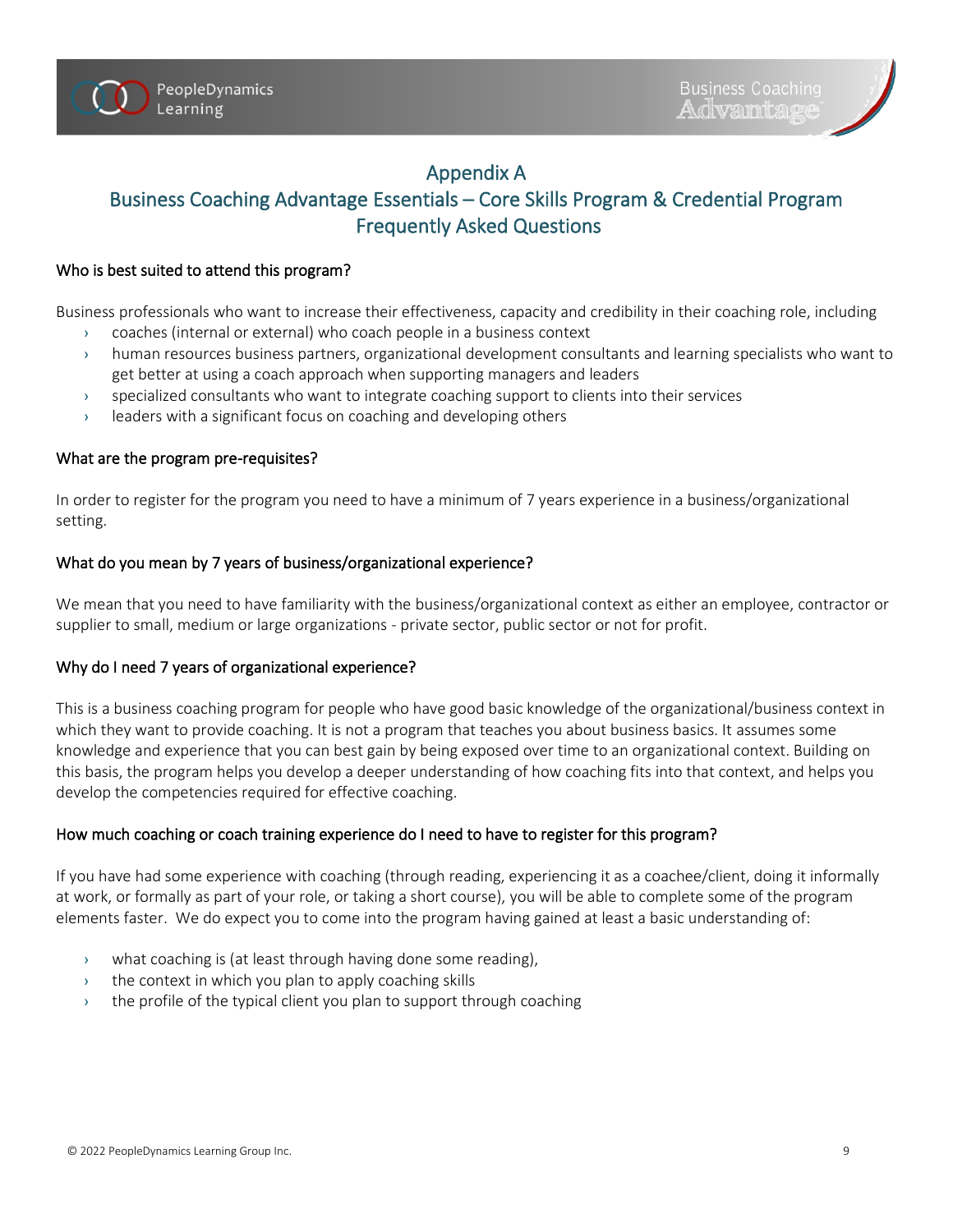#### What is the language of instruction?

English is the language of instruction for the program delivered in Canada. Turkish is the language of instruction in Turkey. The program requires active class participation, and some reading and reflective writing. There are several reflective assignments to be submitted as part of the portfolio for the assessment. Therefore participants need to have a good command of the language of instruction, both spoken and written.

#### What are the characteristics of people who successfully complete this program?

This program requires active engagement. The learning process relies on interaction among participants. Participants who are successful tend to be:

- › motivated to learn about coaching and to develop themselves
- › committed to participating actively in discussions and activities
- › self-directed willing to do the readings and preparation necessary
- › open minded willing to experiment and learn from experience
- › self-reflective willing take the time to reflect on both their learning and stretch opportunities
- › open to receiving feedback from fellow participants and facilitators
- › generous willing to offer feedback to fellow participants and facilitators in a supportive and caring way

#### What are all the program components and how do they fit together?

There are two main components to BCA Coaching Essentials. The Core Skills Program provides an overview of foundational coaching knowledge and opportunities to strengthen core skills through practice labs, and the Credential Program provides structured support for integration and practical application of your knowledge and satisfies the training and evaluation requirements to apply for an ICF credential (with sufficient coaching hours). To graduate from the program, you need to submit a Learning Portfolio (consisting of assignments done during the Credential Program) and submit a recorded coaching session that is assessed as a Pass. For more details, see the program description in the Information Package.

#### How much of the program is delivered virtually and how much of the program is face to face?

At this time, the program is fully virtual.

#### What is the maximum class size for the Coaching Essentials Programs?

12 participants for the virtual program – if a cohort grows beyond this size, an additional facilitator will be added to enable the cohort to split into smaller groups as necessary.

#### What is the maximum class size for the ACC Credential Program?

12 participants – if a cohort grows beyond this size, an additional facilitator will be added to enable the cohort to split into smaller groups as necessary.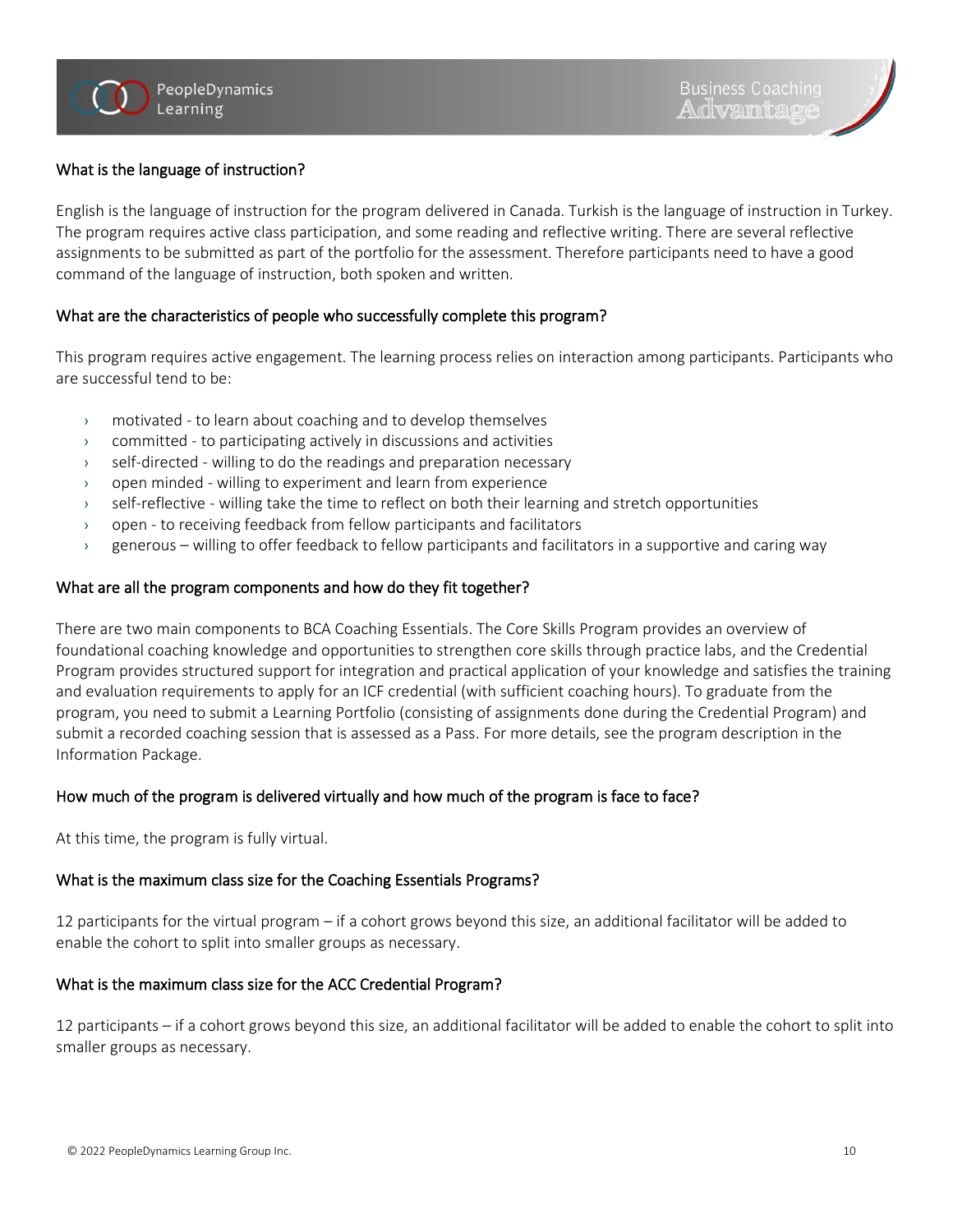#### Do I have to register for both Coaching Essentials Programs – the Core Skills Program and the Credential Program -- at the same time?

No, you can register for each program part separately. There are advantages to registering for both Coaching Essentials Programs (Core Skills Program and Credential Program) at the same time. There is a savings if you bundle your registration for both programs at the same time. Also, some participants like the idea of going through the whole program with the same people they started with.

#### What are the advantages of taking Coaching Essentials Core Skills and the Credential Programs in quick succession?

The program is designed as an intense and focused learning experience that creates learning shifts at a number of levels in a relatively short period of time. Also, many people value working with the same people through both parts as it creates continuity and fosters a sense of community.

#### Is there a time limit between taking Coaching Essentials Core Skills Program and registering for the Credential Program?

There is no defined time limit between taking Essentials and entering into the Credential Program. If more than 12 months have passed since you entered Essential and/or if we have made substantial revisions to the program since you took it, we reserve the right to require additional reading and/or coursework. Additional fees may apply.

#### What are the technological requirements for the program? (telecommunications, computer technology/programs)

Because this program includes a significant virtual learning component, participants must be able to participate in teleconference and webinars. You also need to access the program's dedicated website to download program materials, have access to resource materials, recordings etc. For this you will need:

- › long-distance phone capability (with an appropriate plan for long-distance charges, if applicable)
- $\rightarrow$  computer with audio and video capability
- › reliable high-speed internet connection

### What happens if there is a technology breakdown during the delivery of a virtual program component (e.g. lesson or lab)?

If the breakdown is at the instructor's site, then the course will be rescheduled at a later date. If the breakdown is at your site, we will work with you to determine the best approach to make up for the lost learning time. This could include reviewing a recording of the class.

#### What learning materials do you provide for the program?

- › *The Leadership Coach's Advantage. A Guide for Practice* the core text for the program
- $\rightarrow$  Toolkit with core models and tools for quick reference when coaching
- $\rightarrow$  Practice Management Guide a comprehensive guide to managing a coaching practice over time, including practical tools and template
- > Participant Handbook a detailed description of everything you need to know and do to successfully navigate through the program (including guidance for assignments, worksheets, reflections sheets, etc.)
- $\rightarrow$  Copies of slides for coursework/ classes
- $\rightarrow$  Recordings of virtual classes and labs to be posted for reference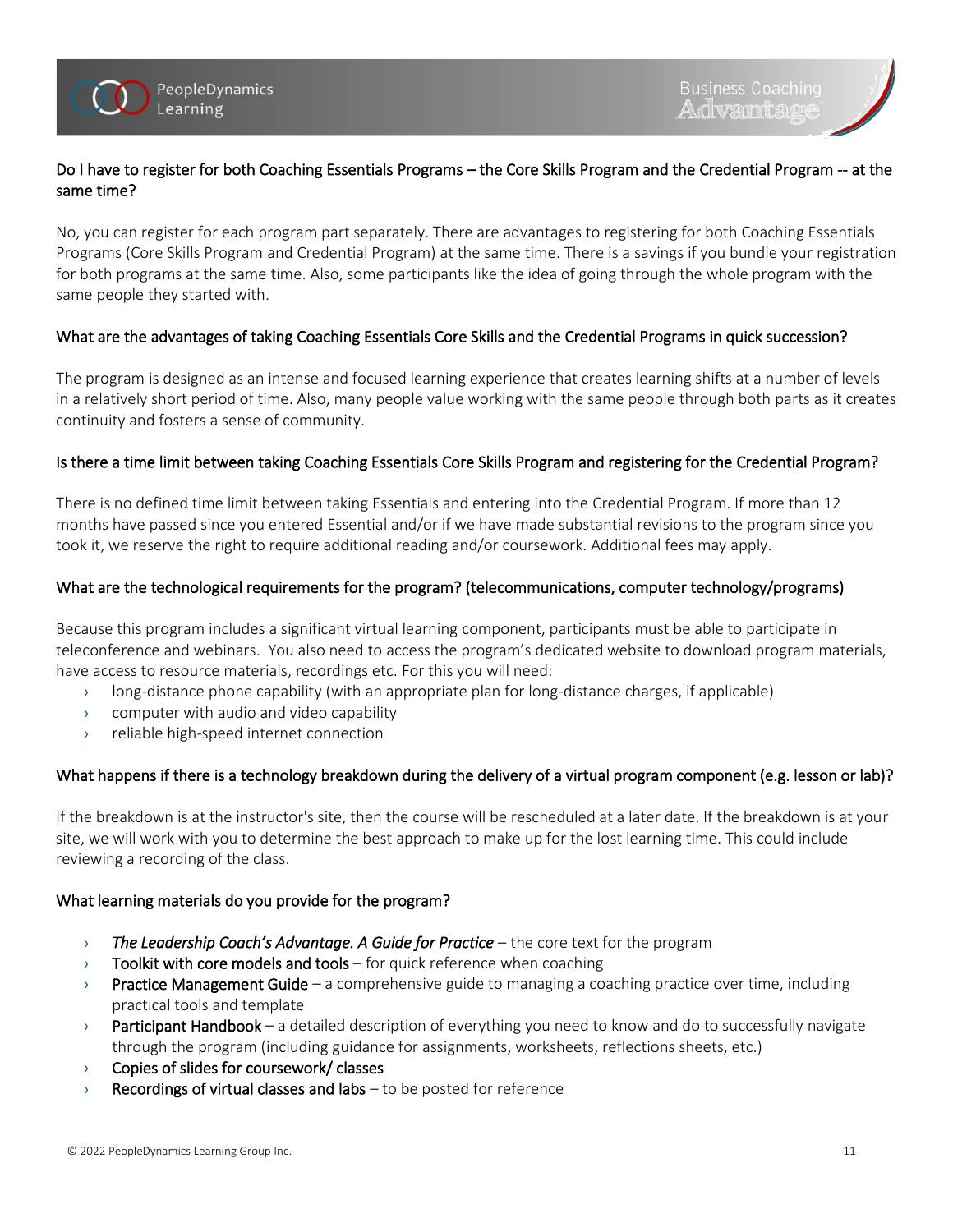

- > Tip sheets for skills to download
- $\rightarrow$  Additional enrichment resources to be posted on the dedicated program website.

We will also recommend additional optional books and articles if you are keen to read more on some elements of business coaching. However, you do not have to purchase any additional material to successfully complete the core program requirements.

#### How much time, outside of the coursework and lab work, should I set aside each week to complete the program requirements?

How much time you will spend on the learning activities will depend on your learning style, as well as your prior knowledge and experience with coaching. We suggest you plan for about 5-10 hours per week in addition to the actual time in classes or labs. This includes time for coaching your clients, reflecting on your coaching , reading and preparing for the classes, practicing with a peer, completing assignments, etc. As mentioned, this may vary depending on your prior experience.

#### What if I have a conflict that causes me to miss a class or a lab or a mentor session? How do I "make up" for missed elements?

To make the most of the program full attendance is important. This is an interactive learning program where attendance in the program is required. In situations where you must be absent from a class due to illness or unforeseeable circumstances, make up work is required. Participants work with the program coordinator to make arrangements for "make up" activities.

#### What about practice coaching? How many hours of practice coaching is required?

During practicum you are required to log at least 30 hours of coaching of clients who operate in a business/organizational context. These 30 hours must include:

- $\rightarrow$  at least 5 sessions with one client with whom you have formally contracted in a coach-client relationship (approximately 5 hours)
- › no more than 5 hours of peer coaching (coaching with someone in the program, which is part of the program structure)
- › an additional 20 hours of specific coaching practice with real clients from your target client profile

#### How do I get practice clients?

You obtain your own clients for the purposes of practicum. Most people are able locate clients in their place of work or through their personal and professional contacts. While it is not appropriate to coach individuals with whom you have a close personal relationship (e.g. friends and relatives), some participants in the program support each other by making introductions of friends and/or colleagues to help each other out.

#### What if I have trouble keeping up with the program? Or cannot complete it on time?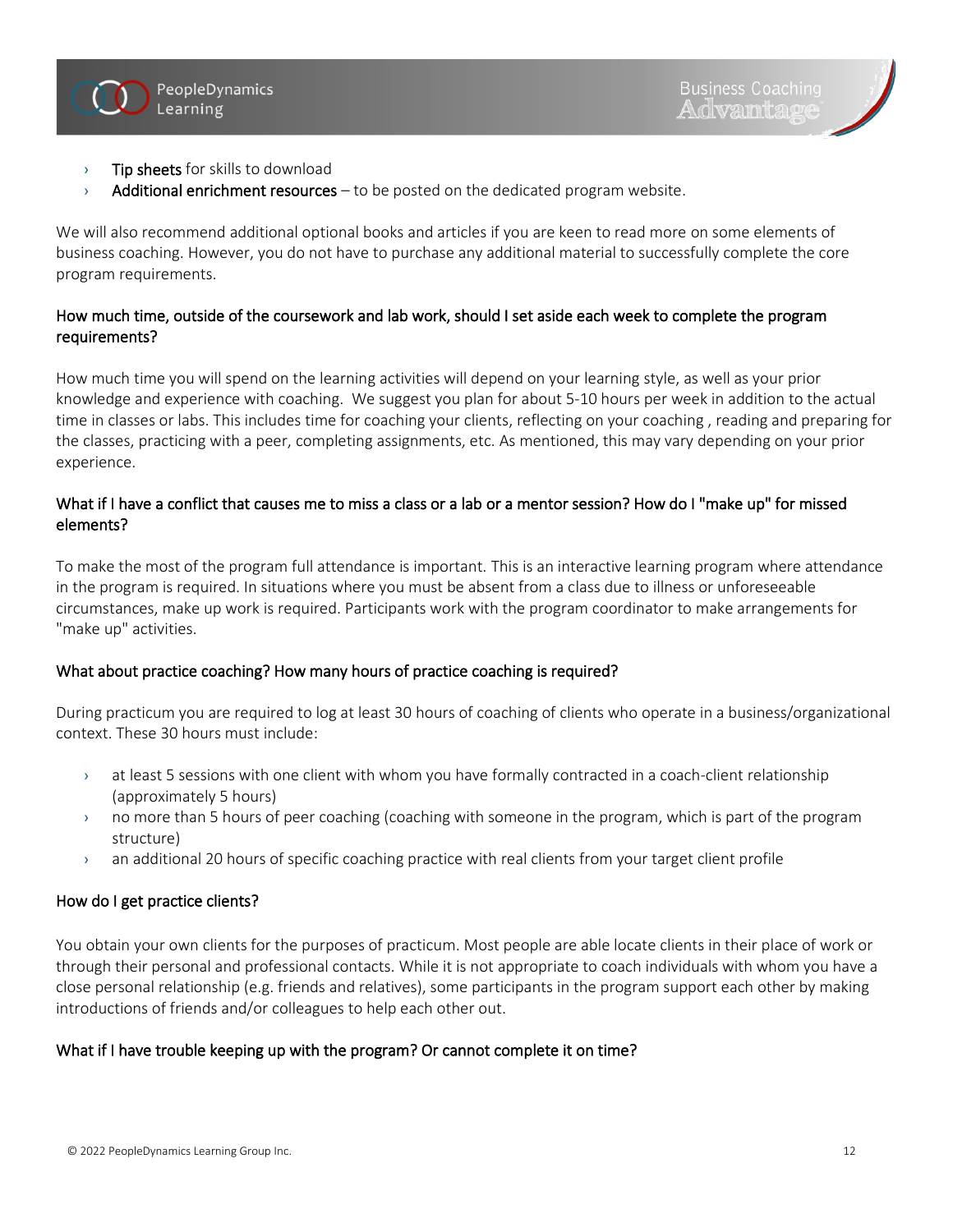



If you run into challenges with keeping up with the program, it is wise to connect with the program coordinator to discuss your situation as early as possible. Depending on the nature of your challenges, we can work with you to sort out the best approach. Note that additional fees may apply if you require additional support, faculty time or make up accommodations.

#### What is the difference between the required elements and the optional elements?

The Participants Handbook provides direction on what elements are required and what elements are optional. We encourage you to engage in the optional activities as much are you are able to make the most of your learning experience.

#### How much time do I have to complete the Learning Portfolio required for assessment, after the coursework, labs and mentoring are complete?

While the program is scheduled to be covered in 6-8 months, depending on your format, the assignment completion is self paced. We strongly recommend that you complete and submit your Learning Portfolio within an 8 month period from starting the program to make the most of your learning. You can, however, take as long as one year from the program start date to complete your Learning Portfolio. If you extend beyond one year, you will be required to pay an extension fee.

#### What does successful completion involve? Is there an exam?

To successfully complete the program you must meet the attendance requirements and make sure that you have submitted all the elements that make up the learning portfolio. The Learning Portfolio consist of four elements: the three assignments completed during Practicum (Ethics Assignment, Personal Learning Plan, and Coaching Case Study), plus an Integrative Learning Reflection that covers the entire program experience. Evaluation is based on the assessment of the portfolio.

Participants are also required to submit a recording of a coaching session that is assessed as a Pass. Participants are provided with guidelines for what makes a successful submission. The final step is a Completion conversation with a faculty member to celebrate learning, to reflect on the experience, and to explore "what's next" for the participant.



*International Coach Federation (ICF)*: BCA Part 1: Coaching Essentials is the first part of the Business Coaching Advantage Certification Program™ which is approved by the International Coach Federation as an ICF Accredited Coach Training Program (ACTP). This program counts towards your training and mentoring for an ICF credential or renewal of a credential.<sup>2</sup>

#### Who do I contact to learn more?

|              | $m$ aggie@peopledynamicslearning.com   marina@peopledynamicslearning.com   donna@peopledynamicslearning.com |              |
|--------------|-------------------------------------------------------------------------------------------------------------|--------------|
| 416 988-5115 | 437 886-1157                                                                                                | 416 910-7613 |

 $^2$  In line with 2022 ICF Accreditation changes, the BCA Certification Program is in the process of becoming accredited on a fast-tracked basis under the ICF's new Level 1 and Level 2 categories.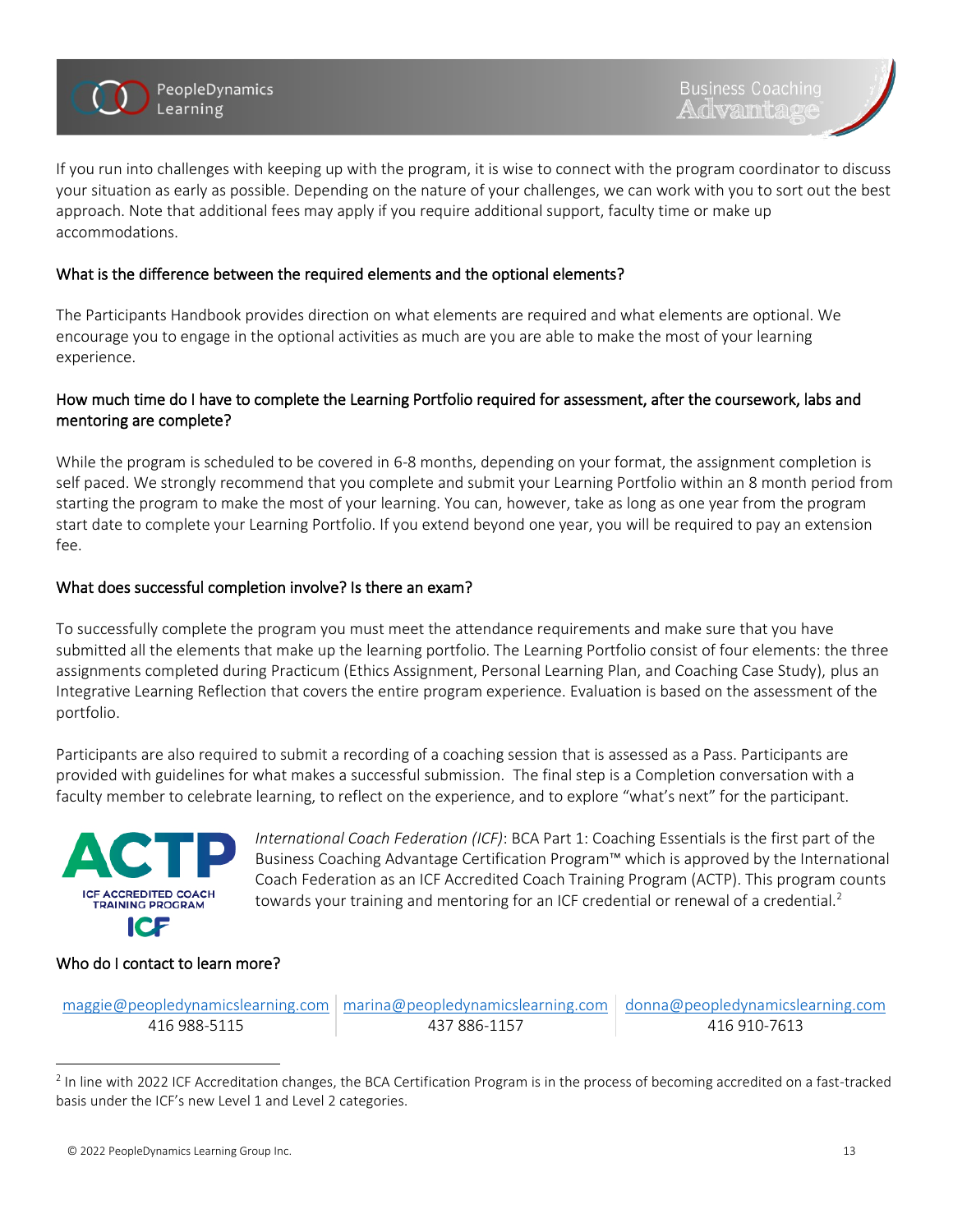## Appendix B: Application Terms and Conditions

Application Review: PeopleDynamics Learning Group wants to make sure participants in our programs are set up for success. Applications are assessed to determine good fit. We may contact you prior to acceptance to discuss your application. If we see the need, we may require that you engage in additional learning and support to assist you in getting ready for participation or continuation in the program. When we review your application form, we will advise you if there are any such requirements. If there are, the Program Coordinator will work with you individually to identify a process and approach for such activities.

Program Acceptance and Availability: All Program enrollments are subject to availability. Enrollment is based on acceptance of your application and payment in full for the program. You will receive written notice of your acceptance. If the program you have applied for is full, we will contact you to discuss options.

Program Payment Procedure: Participants will receive written confirmation of acceptance into the program. In that correspondence, you will be advised of payment procedures. Payment in full for the program is due upon receipt of your acceptance to secure your registration. Payments can be made by credit card (Visa or Mastercard) or by cheque, money order, wire, bank transfer or email transfer (in Canada). You are not registered in a program until payment has been received.

Program Pricing: PeopleDynamics Learning Group Inc. is committed to offering high quality programs at a fair price. We review pricing annually. Pricing for future programs is subject to change without notice.

Program Cancellation*:* If you are registered in a program and choose to cancel your registration before the official start date of a Program, you must notify us in writing by sending your cancellation request to [coordinator@businesscoachingadvantage.com.](mailto:coordinator@businesscoachingadvantage.com) A program is defined as the part or parts of the program that you registered for as follows. The official start date information for each program is outlined below.

BCA Coaching Essentials – Core Skills Program:

• official start date is 14 days before the delivery of the first Module of the program.

BCA Coaching Essentials – Credential Program:

• official start date is 7 days before the delivery of the first learning lab

You will receive a full refund minus a non-refundable registration fee. This refund is calculated from the date of the written notice (postmarked or received email date). The following outlines the applicable non-refundable registration fees. If you cancel your registration:

• more than 30 days before the official program start date a non-refundable registration fee of 10% of the fee paid will apply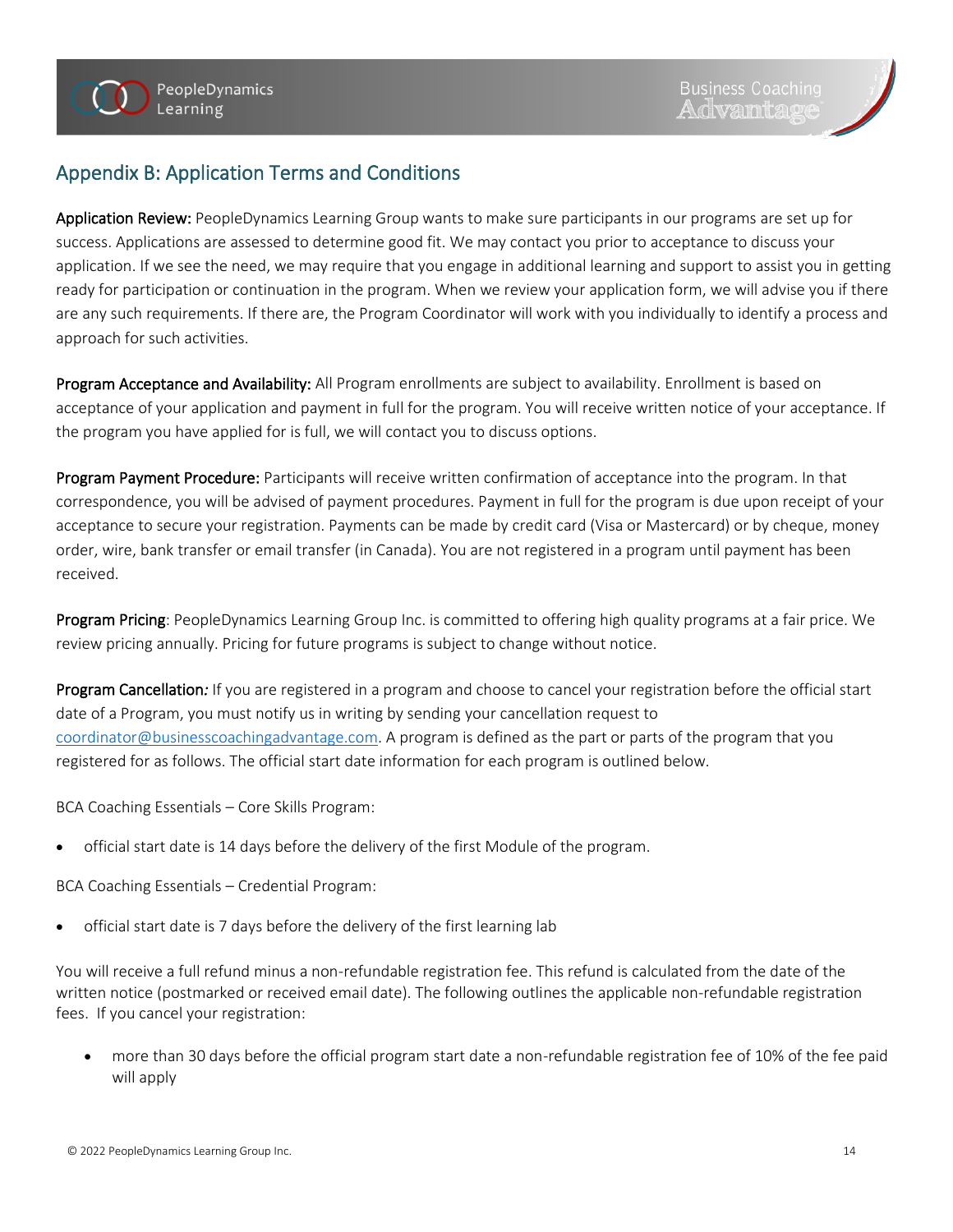

• between 29 days and the official start date of the program a non-refundable registration fee of 20% of the fee paid will apply

If you cancel a program where you have taken advantage of the full program bundle savings, the savings amount applied to the bundled purchase will also be deducted from your refund. HST will be added to non-refundable registration fees where applicable. Eligible refunds will be processed back to the credit card, organization, or individual that paid for the original registration within 30 days of receipt of the request. No refunds will be given if a participant misses an individual session or sessions within a program.

People Dynamics Learning Group Inc. reserves the right to cancel or postpone programs at its discretion. On such occasions, a participant may choose to transfer his/her tuition to another date at no additional charge or receive a full refund. PeopleDynamics Learning Group Inc.is not responsible for participants' travel costs or related expenses for cancelled programs.

Program Transfers: You may transfer your registration from one course date to another without penalty, provided the request is made more than 30 days prior to the program official start date. Transfers that occur less than 30 days but more than 14 days prior to the official start date are subject to a transfer fee of \$100 plus HST where applicable. Program transfers that occur less than 14 days prior to the official start date are subject to a transfer fee of \$500 plus HST where applicable. Program transfers must be made in writing and addressed to [coordinator@businesscoachingadvantage.com.](mailto:coordinator@businesscoachingadvantage.com)

#### Program Attendance, Extensions and Withdrawals:

Attendance: This is an interactive learning program where attendance in the program is required. In situations where you must be absent from a class due to illness or unforeseeable circumstances, make up work is required. It is important to do make up activities in a timeframe that enables you to stay on track with the rest of your cohort. In the case of an absence, you must be in touch with the [coordinator@businesscoachingadvantage.com](mailto:coordinator@businesscoachingadvantage.com) as soon as reasonably possible to make arrangements for make-up activities. If you are absent for more than 30% of the coursework or Skills Labs, PeopleDynamics Learning Group Inc. reserves the right to require you to withdraw from the program without refund.

Extensions: The normal time from for program completion is between 6 and 8 months. Participants who need extra time to complete beyond an 8-month time frame must request an extension in writing by sending an email to [coordinator@businesscoachingadvantage.com.](mailto:coordinator@businesscoachingadvantage.com) Extension requests will be considered on a case-by-case basis and we will work with you to identify a process to help you succeed in completing the program. An extension that takes you beyond 12 months from the program start date is subject to a \$500 extension fee, plus HST where applicable and payable at the time of your extension request.

#### Withdrawals: Withdrawal notifications must be made in writing and directed to

[coordinator@businesscoachingadvantage.com](mailto:coordinator@businesscoachingadvantage.com) . If you withdraw from a program after the official start date, a refund will be pro-rated for the unused portion of the program minus a non-refundable registration fee of 20% of the fee paid, plus HST where applicable. The refund is calculated from the postmarked/email date of the written notice. Refunds will be made within 30 days following the receipt of a written request.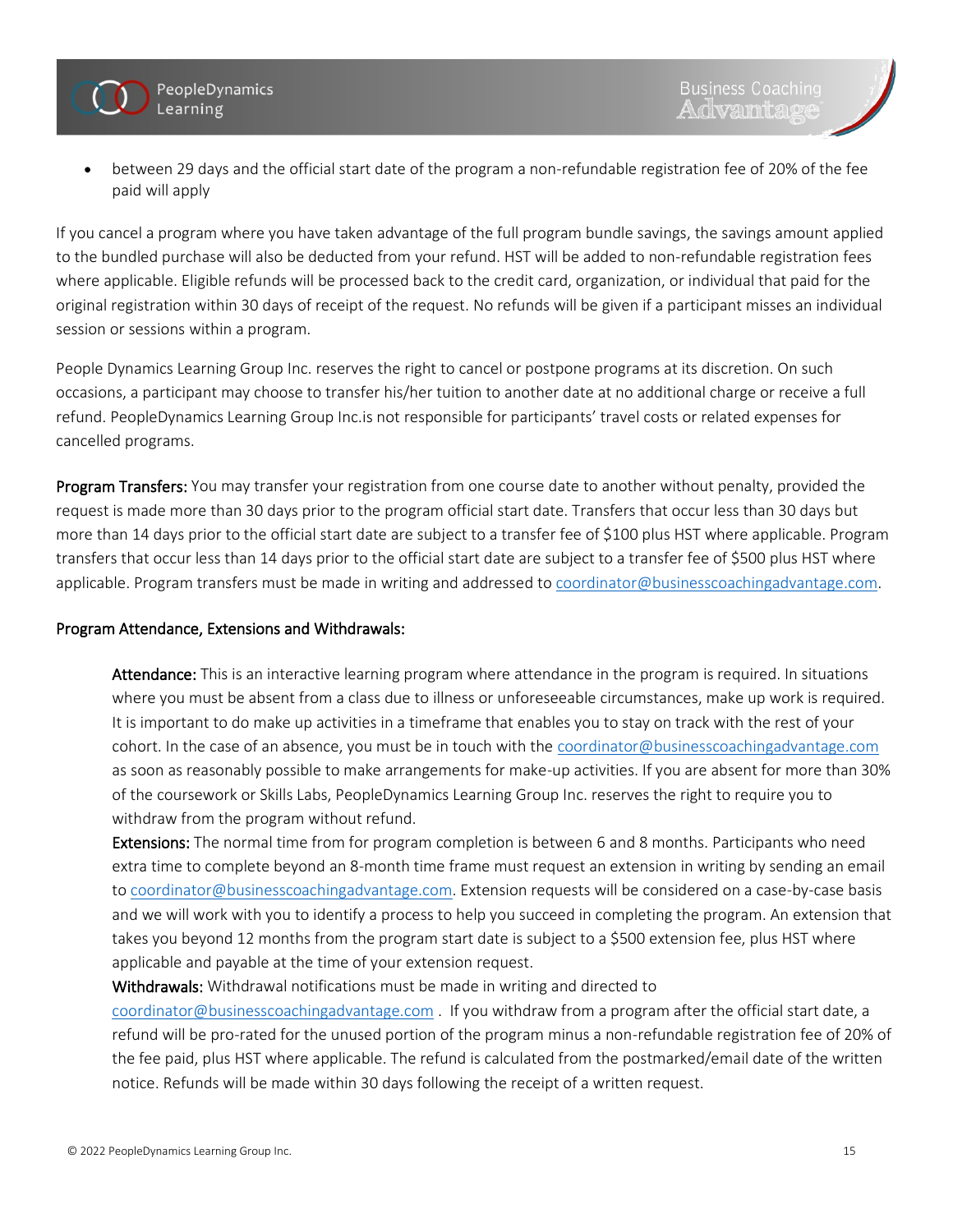